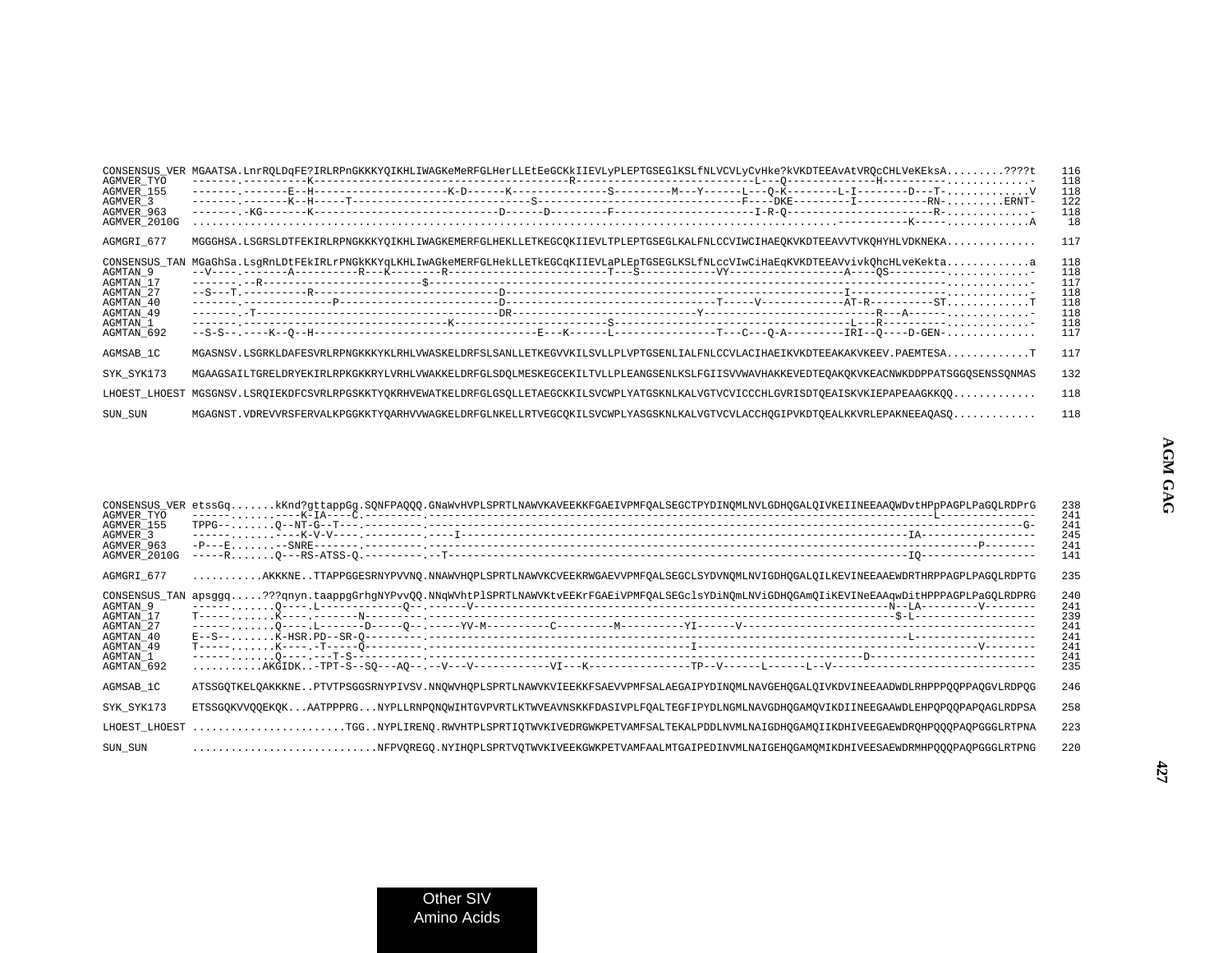| CONSENSUS VER<br>AGMVER TYO<br>AGMVER 155<br>AGMVER <sub>3</sub><br>AGMVER 963<br>AGMVER 2010G          | SDiAGTTStVQEQLEWIYTANPRVDVGAIYRRWIILGLQKCVKMYNPVSvLDIrQGPKEpFKDYVDRFYkaIRAEQASGEVKQWMTESLLIQNANPDCKVILKGLGMHPTLEEMLTACQGVGGPSYKAkV              | 368<br>371<br>371<br>375<br>371<br>224               |
|---------------------------------------------------------------------------------------------------------|-------------------------------------------------------------------------------------------------------------------------------------------------|------------------------------------------------------|
| AGMGRI 677                                                                                              | SDIAGTTSSIQEQIEWTFNANPRIDVGAQYRKWVILGLQKVVQMYNPQKVLDIRQGPKEPFQDYVDRFYKALRAEQAPQDVKNWMTQTLLIQNANPDCKLILKGLGMNPTLEEMLIACQGVGGPQHKAKL              | 365                                                  |
| CONSENSUS TAN<br>AGMTAN 9<br>AGMTAN 17<br>AGMTAN 27<br>AGMTAN 40<br>AGMTAN 49<br>AGMTAN 1<br>AGMTAN 692 | SDIAGTTStvqEQiEWtfnAnPrvDVGriYRgwVIlgLQKCVkMYNP?sVLDIRQGakepFkDYVDRFYqALRaEQtpQDvKnwMTeTLLIqNANPdcKlvLKgLGmhPTLEEmLTACQGvGGPghKAKL              | 369<br>371<br>367<br>371<br>371<br>371<br>371<br>365 |
| AGMSAB 1C                                                                                               | SDIAGTTSTIOEOIEWTTRAONAVNVGNIYKGWIILGLOKCVKMYNPVNILDIKOGPKEPFKDYVDRFYKALRAEOTDPAVKNWMTOSLLIONANPDCKTVLKGLGMNPTLEEMLTACOGIGGAOHKARL              | 376                                                  |
| SYK SYK173                                                                                              | SDIAGTTSSIAEOIEWITRONNPVOVGEIYRRWIILGLOKCVOVYNPVSILDIKOGPKEIFKDYVDRFYHCLRAEOADPSVKGWLTOTLLIONANPECROILKAM.VKPTLEEMLOACOGVGGPLHKAKL              | 387                                                  |
|                                                                                                         | LHOEST LHOEST TDVAGVTSTVEEOLAWTTADTPVDVGKIYKEWVIOAMEKVVRIHOPVSVMDIKOGPKEPFKEYADRFFKALRAEGGSHEVKEWMKEKMLVONANPDCRLVIKALGEGASLEEMMKACOGVGGPAHKGKI | 352                                                  |
| SUN SUN                                                                                                 | TDIAGVTSTVEEOIOWIYGLNGATRVAVODIYKGWVIEGMERVVRLHOTTSVVEIROGPKEPFRDYTDRFFKALRAESGSEEVKEWMKEKMLVONANPDCKLVIKALGETPSLEEMMRACOGVGGPSHKGKI            | 352                                                  |

| CONSENSUS VER | MAEMMQnmQsQ.NM.vQQG??GgrgR?RPPlkCYNCGKFGHMQRQCpEPRKikCLKCGK?GHLAKDCRGQVNFLGYG.RWmG?KPRNFpAATlG?EPsAPPPP                                  | 462 |
|---------------|------------------------------------------------------------------------------------------------------------------------------------------|-----|
| AGMVER TYO    |                                                                                                                                          | 468 |
| AGMVER 155    |                                                                                                                                          | 469 |
| AGMVER 3      |                                                                                                                                          | 473 |
| AGMVER 963    |                                                                                                                                          | 471 |
| AGMGRI 677    | MVEMMSNGONM.VOVGPOKKGPRGPLKCFNCGKFGHMORECKAPROIKCFKCGKIGHMAKDCKNGOANFLGYG.HWGGAKPRNFVOYRGDTVGLEPTAPPME                                   | 465 |
| CONSENSUS TAN | MaEaMqqMQGv.nM.vqg?prgGRGRgRg.PprCfkCGqiGHiQKdCprgGPikCLKCGKPgHmAkDCRsGqaNFLgrmptpwGsKPrNFLEqqgaVPtAppmp                                 | 469 |
| AGMTAN 9      |                                                                                                                                          | 470 |
| AGMTAN 17     |                                                                                                                                          | 467 |
| AGMTAN 27     |                                                                                                                                          | 472 |
| AGMTAN 40     |                                                                                                                                          | 470 |
| AGMTAN 49     |                                                                                                                                          | 472 |
| AGMTAN 1      |                                                                                                                                          | 471 |
| AGMTAN 692    | $-V-M N-----$ .-- $QA$ $GI---- VK-Y---KF-V--N-TQK-- VV------F-R-- AV---YG$ .RWM-A--K----HRA--S---P-                                      | 463 |
| AGMSAB 1C     | MAEAMTAAFOOOTVGNIFVOOGARPRGPLGGRGRPLNPNIKCYNCGKPGHLARFCKAPRROGCWKCGSPDHOMKDCOKOVNFLGFG.PWGRGKPRNFPLTSIRPTAPPME                           | 485 |
| SYK SYK173    | MAEAMVMAOOSV.NM.VOGPSKGRSMIKCYNCGOIGHMOKDCKKPLKAKCFNCGKTGHLARACROPKRNOGPPVAOANFLGKGWGVSRRPPANFPVRSEPSAPPLE                               | 491 |
|               | LHOEST LHOEST LAEAMASAI000VRONM.VO.VTPLRNAOGRFVRTGGGGPRKPLTCFNCGKPGHTARMCROPROEGCWNCGSKEHRFAOCPKPKGKVNFLGYG.PWSSKPPGNYPLL.GGAAGRIPSAPPME | 470 |
| SUN SUN       | LAEAMASAFROOVGROAMVOONLPPRNSOGRFVRIGGGGPRKPMTCFNCGKPGHLANOCREPKKGPPGSCWKCGKMGHKOAOCPOGKOVNFLGYG.PWNRGPPGNFPVMPSAPPLE                     | 467 |